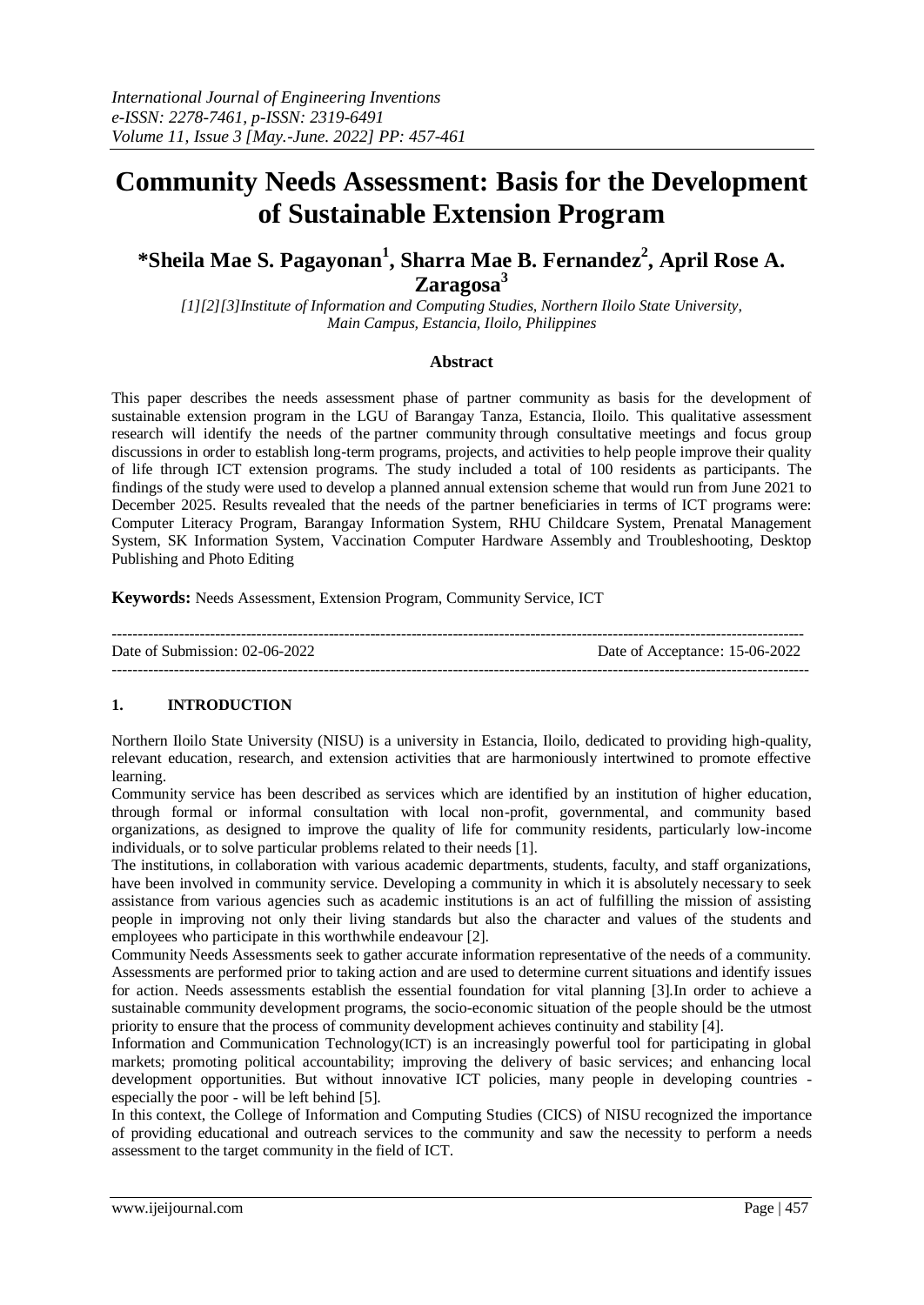# **1.1Objectives of the Study**

The main objective of the study is to assess the different needs of the partner community specifically in in the field of ICT.

# **2. METHODOLOGY**

### **a. Study Area**

Tanza is located in the province of Iloilo, in the municipality of Estancia (11° 25' 44" N, 123° 8' 18" E). It is situated at around 11.4375, 123.1363, on the island of Panay. The elevation above mean sea level is calculated to be 24.5 meters (59.4 feet). It had a population of 1,413 people according to the 2020 Census. This amounted to 2.66 percent of the total population of Estancia [6].



Figure 1. Map of Tanza, Estancia, Iloilo

# **b. Participants**

In this study, 100 individuals of Barangay Tanza, Estancia, Iloilo were chosen at random. They came from a wide range of backgrounds, including fishermen, farmers, women, youth, barangay officials, and 4Ps recipients. Prior to the start of the procedure, they were briefed on the program's goals and objectives.

# **c. Procedure**

This qualitative study used consultative meetings and focus group discussions to identify gaps, map out concerns, and select critical training priorities in order to develop a viable extension program. Participants were asked to write down the need for computer skills in their fields, as well as contributing factors and suggested solutions. Each group presented its findings, which were then discussed.



**Figure 2.** The images shows the active participation of various sectors in the need assessment activity.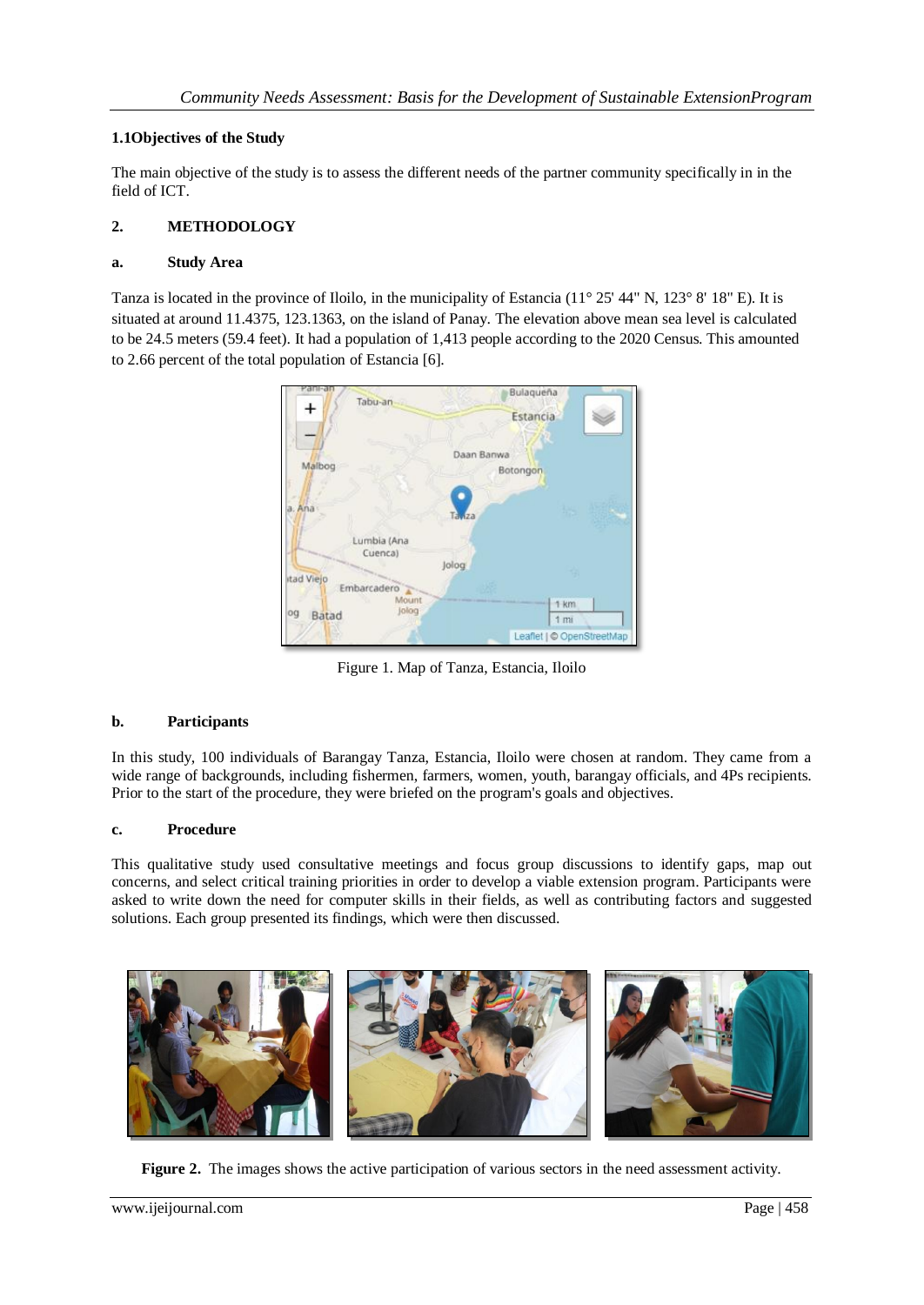# **3. RESULTS AND DISCUSSION**

# **Needs Assessment Result**

Based on the answers of the respondents and the observation made by the researchers in Barangay Tanza, the needs were arranged thematicallyand were categorizedin the following areas of ICT: a. Computer Literacy; b. Barangay Information System; c. RHU Childcare System; d. Prenatal Management System; e. SK Information System; f. Vaccination System; g. Computer Hardware Assembly andTroubleshooting; h. Desktop Publishing and Photo Editing; i. Cyber bullying Awareness among Youth.

### **a. Computer Literacy**

It is a collection of skills, knowledge, understandings, value and relationships that allows a person to function comfortably as a productive citizen of a computer oriented society [7]. It comprises a number of aspects, including technological awareness, technical vocabulary, components of a computer, concepts of data and programs, ways of computing, working on files, documents and pictures, working with multimedia, evaluating resources and communicating with others [8].

Based on the result of the assessment conducted, one of the needs of the respondents was a computer literacy training program. This training will include Microsoft Word and Microsoft Powerpoint training courses. Trainees who complete the Microsoft Word training course will be able to create, edit, and save documents, format text, and paragraphs, work with tables, columns, and other formatting features, and work with graphics, WordArt, charts, and text flow. In addition, Microsoft PowerPoint enables the participants to create presentations, format and organize slides, work with graphics, tables, and charts, incorporate multimedia and SmartArt presentations, and integrate Microsoft Office files.

#### **b. Barangay Information System (BIS)**

Our society has become increasingly reliant on technology. It changed the way people perceive and value things [9].

One way to keep track of information about people is to keep barangay records. BIS is capable of recording and storing massive amounts of data for long periods of time. This technology can assist in achieving strategic objectives such as lowering paper usage and expediting file retrieval from large documents. BIS may maintain track of residents' records, including personal and family information, complaints, and amicable resolution information, as well as provide daily reports for the Barangay..

# **c. RHU Childcare System**

Immunization is a global health and development success story, saving millions of lives every year. It is a key component of primary health care and an indisputable human right. It's also one of the best health investments money can buy. Vaccines are also critical to the prevention and control of infectious disease outbreaks. They underpin global health security and will be a vital tool in the battle against antimicrobial resistance [10].

RHU Childcare System is a web based system that will automate the process of recording and storing details of child immunization records and will notify the parent of the child of the immunization schedule. It also aims to ensure that children, especially newborns, and their mothers have access to immunizations records that is indicated to track what vaccine will be vaccinated or is needed for their age category to prevent specific diseases. In addition, this will lessen the work in writing and reduced paper consumption of the midwives working in the RHU of the said barangay.

#### **d. Prenatal Management System**

Pregnancy is a time when women are expected to mitigate risk to themselves and their babies [11]. In today's environment, computers have become omnipresent and indispensable. Because of the issues associated with integrating new hospital information systems with traditional paper documentation and record systems, clinicians and other health care practitioners may become encumbered with different and conflicting sources of patient information [12].

In an ideal maternal health system, all women would have access to comprehensive, seamless medical care with links to behavioral, economic, and social supports[13]. Prenatal care is often the primary way for pregnant women access basic health care. With that in mind, one must look at prenatal care in the context of risk assessment, health promotion, and risk-directed intervention in general and not just from an obstetrical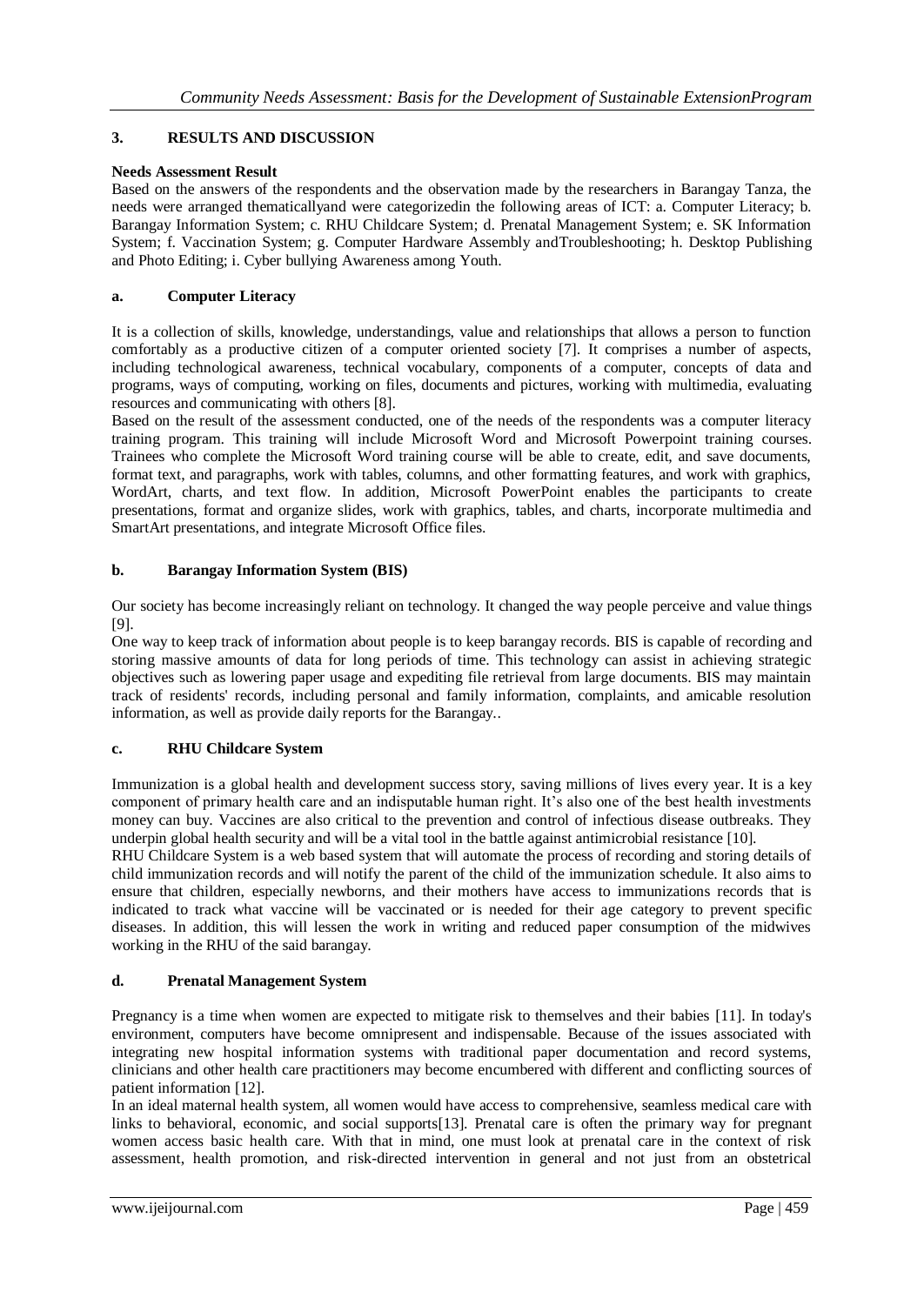perspective. This means that a large range of issues must be systematically and consistently addressed during prenatal care [14].

Prenatal Management Systemis a web based system for managing the records for prenatal care of pregnant women. In addition to that, the system can also manage the schedule of all pregnant women through SMS notification. It is exclusively designed for the midwives of the Rural Health Unit of Estancia and pregnant women in the identified community.

#### **e. SK Information System**

The SK Information System is a web-based system designed to manage all SK officials' records, as well as an information system aimed at the youth of Brgy. Tanza.SKIS is capable of recording and storing large amounts of data for extended periods of time. It generates monthly reports and notifies all registered kabataan members.

#### **f. Vaccination System**

This system is capable of storing and retrieving data from COVID -19 individuals. A tool for displaying information and generating reports about an individual and their vaccination details, as well as for reliable and fast data collection.

#### **g. Computer Hardware Assembly and Troubleshooting**

The process of building a computer from scratch by integrating multiple hardware devices into one working system.This is a training course that teaches participants how to disassemble a computer system, identify computer components and accessories, assemble, and test the computer system.

The process of diagnosing and solving computer errors or technical problems. It will teach the participants on how to identify common computer system problems, basic troubleshooting procedures and tools, safety hazards associated with working with electronic equipment, and how to install and effectively use command-line functions and utilities to manage the operating system.

#### **h. Desktop Publishing and Photo Editing**

Desktop publishers use computer software to produce publication-ready material such as books, business cards, calendars, magazines, newsletters, newspapers, packaging, slides, and tickets. Moreover, Adobe Photoshop is software that is extensively used for raster image editing, graphic design, and digital art. It makes use of layering to allow for depth and flexibility in the design and editing process, as well as provide powerful editing tools. This program will equip with an appreciation of the printing process through all of the printing stages. It will also gain a sound working knowledge of various graphic and layout software programs.

With this, the participant will have the opportunity to learn how to create brochures, business cards, greeting cards, web pages and posters using desktop publishing software, as well as create and edit images in graphics design. Adobe Photoshop and MS Publisher is the software program that will be used in the training.



Figure 3 shows the presentation of output from various stakeholders.